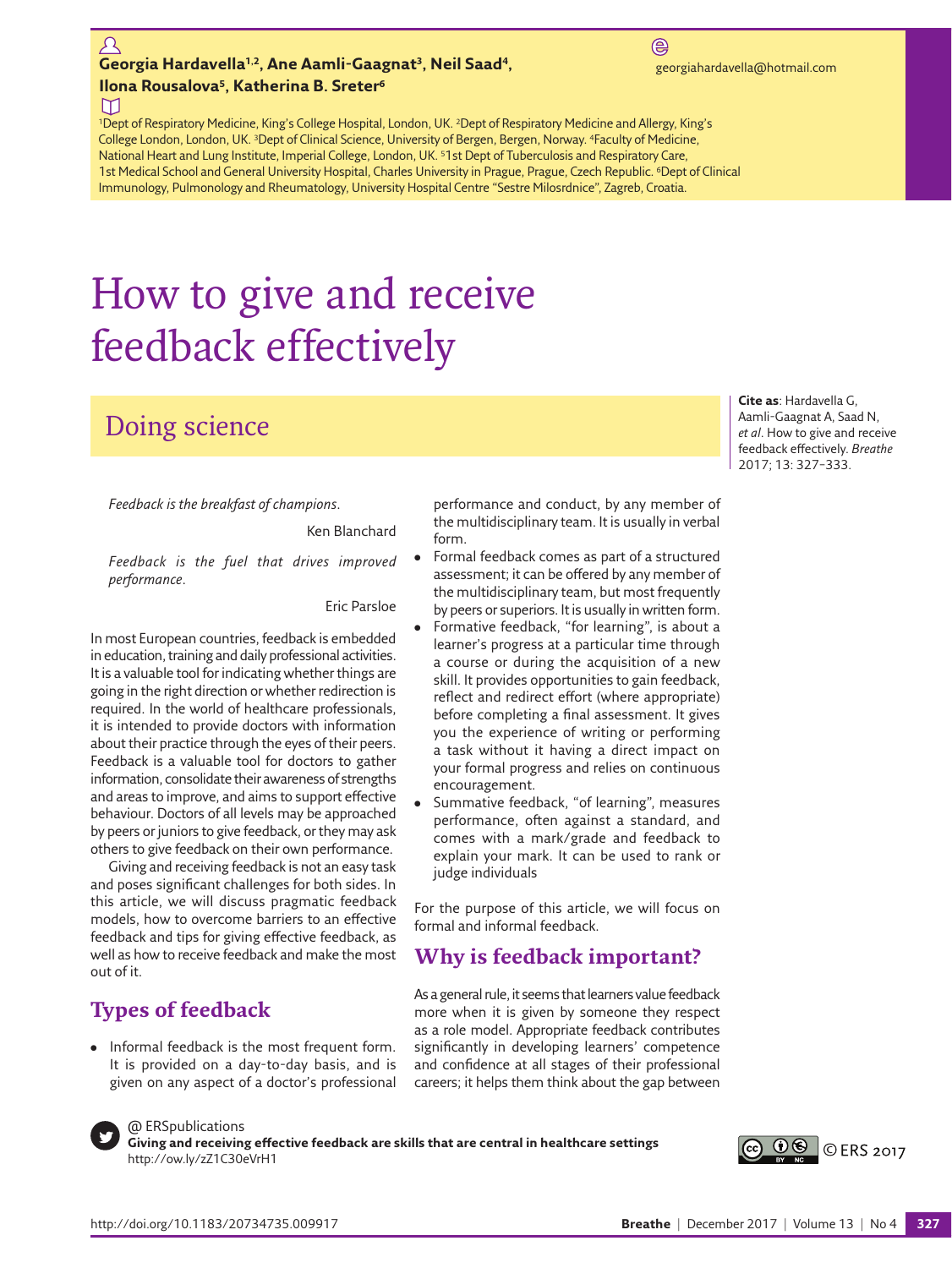actual and desired performance, and identify ways to narrow the gap and improve. For health professionals in particular, it promotes reflective and experiential learning ,which involves "training on the job", and reflecting on experiences, incidents and feelings. More importantly, feedback aims to develop performance to a higher level by dealing with underperformance in a constructive way.

If we do not give feedback, this will come with a cost. The learner can assume that everything is fine and will continue practicing in the same way. This leads into a false assessment of their own skills and abilities, and builds up a false perception.

## **Who gives feedback?**

In professional life, your patients and anyone working with you as a member of the multidisciplinary team can give you feedback. Feedback in these cases is meant to be given reciprocally, *i.e.* you will also need to give feedback to your peers. We have listed the most common sources of feedback in [figure 1.](#page-1-0)

#### **Educational or clinical supervisors**

Your educational or clinical supervisor can be a major source of feedback. They are meant to act as your mentor, monitor your clinical and educational progress, and ensure you receive appropriate career guidance and planning. Educational or clinical supervisors do not formally exist in all respiratory medicine training programmes across Europe and this role may be informally undertaken *ad hoc* by the clinical lead of the department, a supervising consultant or a PhD/MSc supervisor. Regardless of the role allocation, feedback is integral to the process, and should cover clinical and academic practice, professional conduct, complaints and/or serious incidents that should be discussed in a reflective, nonjudgmental manner to allow improvement and personal development. Should this occur in a structured and organised manner with a delegated supervisor, it will be helpful for the learner.

#### **Trainees**

As previously stated, the feedback process should be reciprocal. Departmental trainee feedback is



<span id="page-1-0"></span>**Figure 1** *Sources of feedback.*

essential to monitor and improve the quality of specialty training. Trainees' feedback must be used with other sources of information to review and improve the training programmes and posts. Obtaining this type of feedback can sometimes be challenging as it may be biased by the fear of identification and labelling of trainees; therefore, in some countries, it is given anonymously. This feedback should also be an opportunity to raise concerns about patient safety or colleague bullying and undermining.

#### **Peers and colleagues**

People you work with as members of a multidisciplinary team are expected to provide their feedback in a constructive manner, being open and supportive. This multisource feedback aims to improve your own understanding of where things stand; it is a clear "reality check" and, at the same time, gives a clear direction of travel in terms of improving behaviours, attitudes and skills. If you have not received such feedback, ask for it.

#### **Patients**

Patients' feedback provides valuable information about what patients and service users think about the healthcare services offered. Examining patients' feedback will give a direct insight into what is working well and what needs further improvement in the way care is delivered. Furthermore, patient feedback to healthcare professionals is also important as it highlights examples of good practice where lessons can be learnt and areas of concern where improvements can be made. Measuring patients' feedback and experiences of care/treatment highlights areas that need to improve to provide a patient-led healthcare service.

## **Feedback models**

There are several different models of giving feedback. Not every model is applicable in all daily cases of providing feedback. Below we have listed some feedback models.

### **The "feedback sandwich"**

The feedback sandwich starts and concludes with positive feedback, and what can be considered as the more critical feedback is "sandwiched" between the positive aspects. This can be applicable in everyday clinical practise. However, if you use this method continuously, it might lose its effectiveness. The person receiving our feedback will only wait for the "but" in the middle of your sentence. In this case, make sure to give positive feedback on its own when the opportunity arises. If your coworkers feel acknowledged daily, they will be more open to all kinds of feedback when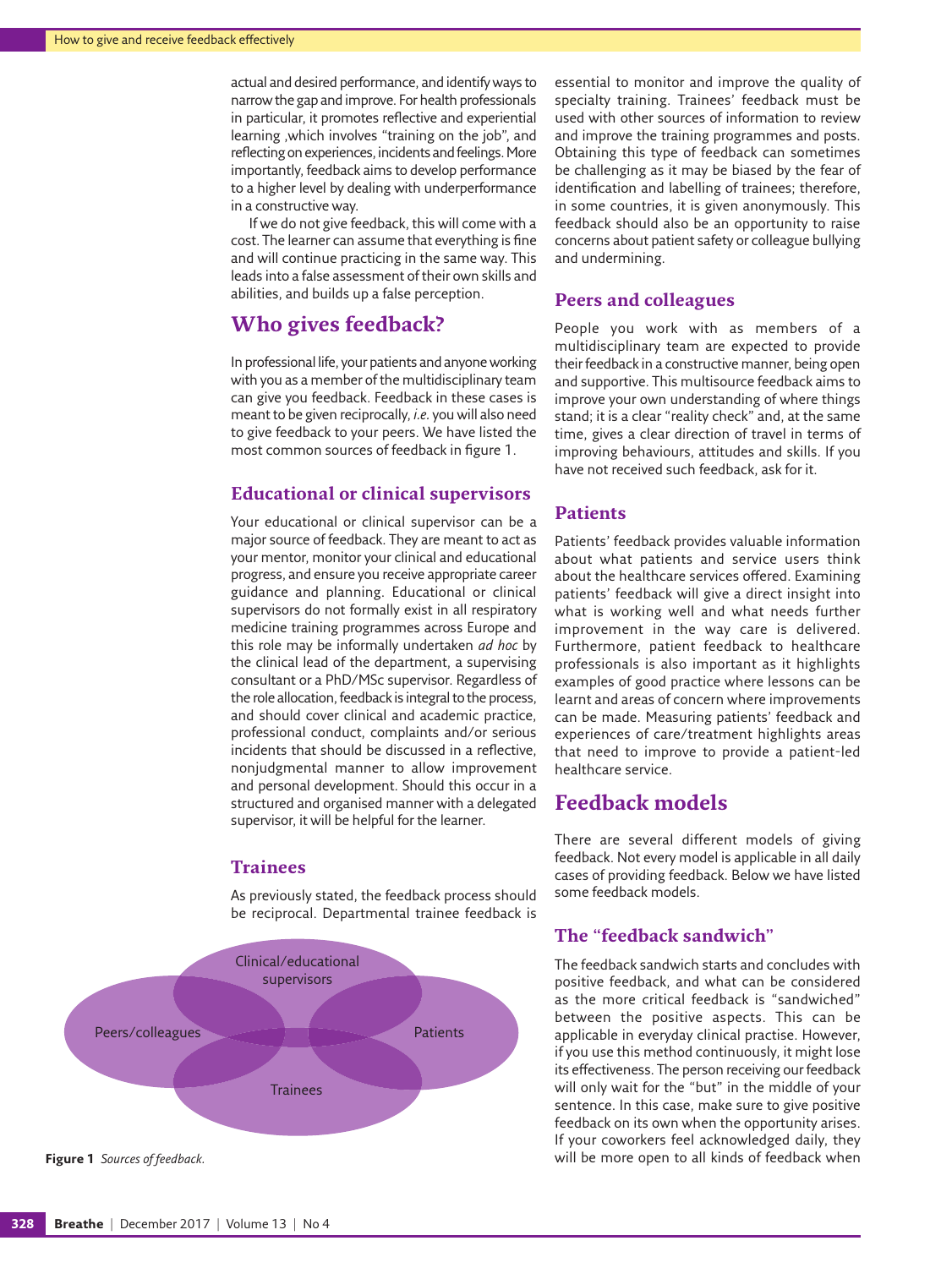applicable. A couple of examples of the feedback sandwich follow.

"You have done really well in the acute take; you prioritised cases efficiently and your management plans were well structured. I was thinking we could discuss a few things I believe you can further improve such as timely communication of messages to the nursing staff and emphasising the urgency of particular tasks. After completing your management plan in the medical notes, you can consider discussing verbally the urgency of some tasks with the nurse looking after the patient so that they are alerted and can proceed with them promptly rather than relying on them going back to read the medical notes, which can take longer due to the overwhelming emergency department. Additional verbal communication will complement the excellent quality of your work, will ensure your well-structured management plan is implemented in a timely manner for the patient's benefit and will further improve your patient's outcome."

"I noticed you made the patient and relatives feel very comfortable while you explained the bronchoscopy test to them, and your explanation was very clear. It would have helped further if you had given them patient information leaflets, as at times they were looking a bit overwhelmed. However, you have set a time for meeting with them again, and this will give you the opportunity of answering any questions and giving the leaflets."

#### **"Chronological fashion" feedback**

Chronological fashion feedback focuses on reflecting observations chronologically, reiterating the events that occurred during the session back to the learner. For instance, an observer can go through a learning session and give feedback from beginning to the end.

"The first thing you did really well when you entered the room was to introduce yourself to the patient. Then, you proceeded with physical examination without getting the patient's consent for this and at that point, the patient looked distressed. It was after that when you explained what you would do and got their consent, and consequently, the patient was more relaxed during the rest of the physical examination."

This is helpful for short feedback sessions but you can become bogged down in detail during long sessions.

#### **Pendleton model**

The Pendleton model was developed in 1984. It is more learner centred, conversation based and identifies an action plan or goals: "reflection for action". The facilitator needs to check whether the learner wants and is ready for feedback. Then, the learner gives some background about what is being assessed and states what was done well. This aims to create a safe environment first by highlighting positives and consequently this prevents defensiveness. The facilitator then reinforces these positives and the learner suggests what could be improved. This is important, as weaknesses are dissected to offer opportunities for reflection. The facilitator advises how this could be improved and a mutually agreed action plan is formed. The main idea is to use open questions and give the learner the opportunity to think and reflect.

- "What do you think went well?"
- "What do you think could be done differently?"
- "What could be further improved?"
- "How can this be achieved?"

## **Barriers to effective feedback**

Various factors can impact on effective feedback and act as barriers ([table](#page-2-0) 1). It is important to be able to identify and overcome them. Effective feedback is dependent on communication skills and as such, it is vital that the message intended by the sender is understood by the receiver in the same terms.

#### **Generalised feedback that is not related to specific facts and does not give advice on how to improve behaviour**

Generalised feedback is unhelpful and can be confusing. The person receiving feedback remains unclear about the actual purpose of the session and usually starts exploring hidden agendas that might have triggered the feedback. It disrupts professional relationships and causes unnecessary suspicion.

#### <span id="page-2-0"></span>**Table 1** *Barriers to effective feedback*

| Generalised feedback not related to specific facts         |
|------------------------------------------------------------|
| Lack of advice on how to improve behaviour                 |
| A lack of respect for the source of feedback               |
| Fear of upsetting colleagues                               |
| Fear of damaging professional relationships                |
| Defensive behaviour/resistance when receiving feedback     |
| Physical barriers: noise, or improper time, place or space |
| Personal agendas                                           |
| Lack of confidence                                         |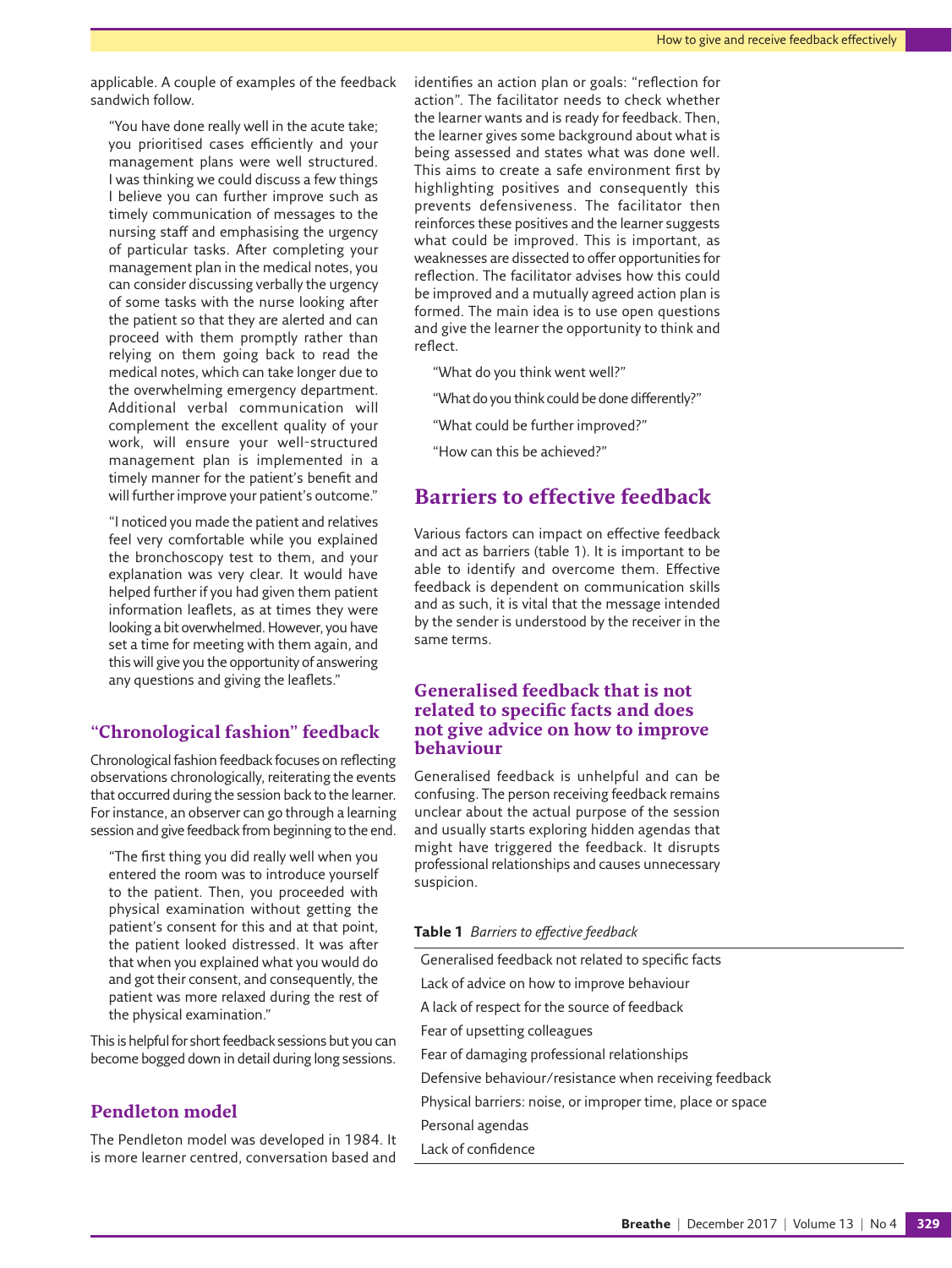#### **A lack of respect for the source of feedback**

We all tend to accept feedback more from people we value. In the opposite case, it is advised that you ask another colleague that was present to provide informal feedback rather than doing it yourself as otherwise, this might impact on professional relationships and feedback will be ignored.

#### **Fear of upsetting your colleague or damaging your professional relationship with them**

The person giving feedback might be different from the recipient in terms of sex, age, hierarchy, and educational and cultural background. These factors may result in a demotivating feedback session. Therefore, feedback needs to be given in a supportive, empathic and relaxed manner, and on a background of a working relationship based on mutual respect.

#### **The recipient of feedback being resistant or defensive when receiving it**

Poor handling of situations in which the recipient is resistant or defensive can result in a dismissive approach; therefore, feedback will be disregarded.

#### **Physical barriers**

Giving feedback loudly in a noisy corridor, or in the presence of other colleagues or patients, is inappropriate. Such feedback loses its objectivity and the recipient may consider this as an insult that will impact their professional relationship with their peers and patients.

#### **Language barrier or lack of knowledge regarding cultural diversity**

Language and cultural barriers convey unclear messages and result in unclassified assumptions.

**Table 2** *Tips on giving effective feedback*

Plan in advance Give promptly, right after the event Think about what you want to achieve and drive discussion accordingly One-on-one feedback is preferable Start gently Be specific Encourage self-reflection Be aware of nonverbal clues Self-reflect after the feedback session is completed

It is important to confirm the message sent is the message that is actually received. All feedback sessions should be held in a respectful and supportive manner.

#### **Personal agendas**

Personal agendas should not influence feedback. As soon as you realise this is a possibility, it is best not to give feedback as this will be perceived by the recipient negatively. Personal reflection will identify the reasons behind this and will be crucial in improving this aspect.

### **Lacking confidence**

A person given feedback who lacks confidence may exhibit shyness, difficulty in being assertive, or lack of awareness of their own rights and opportunities.

## **Tips for and principles of giving effective feedback**

When preparing to give feedback, think about what you would like to achieve. What do you want to highlight, what went well and where could there be some improvements? Table 2 summarises tips on giving feedback. Planning in advance is crucial to the process. Planning should encounter to whom you are giving feedback. There is no "one-size fits all" approach; feedback should be tailored to each individual and the corresponding situation. It is of vital importance that you reflect carefully about how you want to convey your message and focus on a couple of key points without overwhelming the learner. The learner might not be ready (*i.e.* not receptive), which could have adverse effects. Therefore, think about how they will react to the feedback and what your response might be.

Generally, you will provide one-on-one feedback and you must make sure to give it privately. Offering public feedback will only be perceived as a criticism by the learner and overall it may have detrimental effects on departmental relationships. The learner may feel insulted and undermined whereas their self-confidence will also be affected as they feel this may result in losing their colleagues' respect. On some occasions, it is possible to give group feedback but then you need to restrict your feedback to the group as a whole without singling out individuals.

It is best to ensure that feedback is given in a timely manner, *i.e.* as soon after the event as possible, and most organisations will have a regular feedback scheduled (weekly or monthly). However, should the situation mandate it, you can schedule an *ad hoc* session. Feedback and reflection work best when the memory is still fresh. When feedback is given with great delay (*i.e.* months after the incident), then its objectivity will be debated.

In preparing for the feedback, think of specific situations and, if you want to highlight some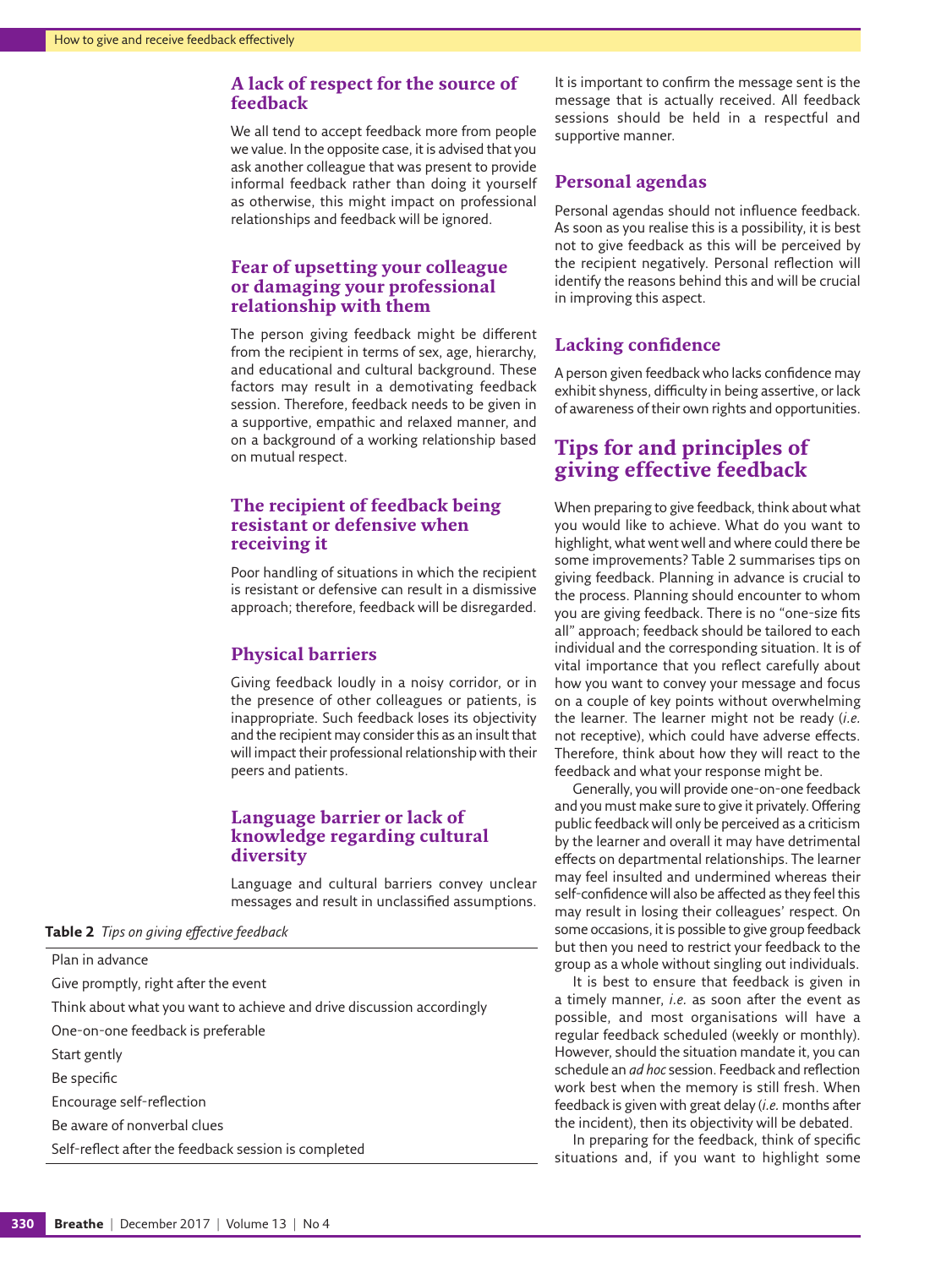<span id="page-4-0"></span>**Table 3** *Open-ended questions for giving feedback that encourage self-reflection*

How do you think things went?

Did it go as planned? If not, why not?

If you were doing it again what would you do the same next time and what would you do differently? Why?

How did you feel during the session? How would you feel about doing it again?

How do you think the patient felt? What makes you think that?

What did you learn from this session?

negative actions, potential alternatives. Do not bring up past actions unless you wish to underscore a certain behaviour or pattern. Also, focus on tasks, actions and objective events rather than personality traits, which tend to be more subjective.

When giving feedback, start off gently trying to implement one of the feedback models mentioned above. For example, you could ask the learner how they think things went. This will give you insight into their experience and enables you to assess how well they can judge their actions, behaviour or performance. Encourage self-reflection as this will allow the learner to be mindful of their actions or behaviour [\(table 3](#page-4-0)). As a rule, start with the positive and then move on to negative events. Be very specific and give examples of certain actions or situations, and use "I" when giving feedback.

"When you said…, I thought that you were…"

Moreover, link the feedback to the learner's overall development and/or stated outcomes, which might provide an additional reason for being receptive to the feedback.

Finally, be aware of nonverbal clues, such as your facial expression, body language, posture, voice and eye contact. These might convey their own message, which could be in contrast with what you are trying to achieve.

- Emotions are deduced through facial expression. Thus, smile in the correct manner to express warmth and goodwill.
- Eye contact creates a feeling of connection but can also be too intense. Make eye contact without staring.
- The way we feel about different people effects the way we speak. The tone and the volume of your voice can give away how you feel. Try to match body language, how you use your voice and tone in a natural way.
- Avoid looking strict by keeping your arms crossed or like you don't care by sitting slumped. An open posture gives the expression of an open conversation.
- Stressed situations make us breathe faster; when we are tired, it is easy to sigh more. Long breaths make us calmer and are likely to make people around us calmer. Try to take a few deep breaths before giving feedback.
- Smartphones and screens with emails, Facebook messages, recent meetings or phone calls: there

are so many things to steal our attention and this can only be evident. The person in front of you will notice when you are looking at the screen, and you are less likely to hear and understand what they are saying. Focus your attention on the person in front of you when giving feedback and when you are listening. After giving the feedback, reflect on how it went. Did it go as you expected and how do think it was perceived by the learner? Sometimes, you can misjudge the delivery of your feedback but make sure you learn from this for the next time. Every learner is different and requires a different approach.

In the end, remember to summarise the session in a letter/e-mail and to follow up on what has been discussed. Feedback aims to improve performance and it is advised that time is given to the recipient of feedback to rectify behaviours, then proceed with a follow up session to measure whether or not that is happening, and then make adjustments as you go.

## **Receiving feedback**

A learner-centred approach is often recommended to effectively receive feedback. This involves adopting an open-minded listening strategy, reflection and a willingness to improve one's performance. The recipients of the feedback are asked to evaluate their own performance and assess how their actions impact others. This approach works best when the feedback is ongoing, regular, supportive, and originating from a wide range of reliable and valid external sources. When this is not the case, the learners may not have sufficient understanding to self-assess and correct behaviours that may hinder their development. However, when constructive feedback is used wisely, it can positively impact the learners' personal and professional development.

It is very helpful to receive feedback from leaders/teachers in real time and firsthand. When the learner is unable to respond positively, however, this often inhibits the feedback providers from giving direct face-to-face, personalised feedback on a regular basis. Learners' responses to criticism may present in negative ways (*i.e.* anger, denial, blaming or rationalisation), particularly when they discount their own ability to take responsibility for their learning. It is important to view feedback as a means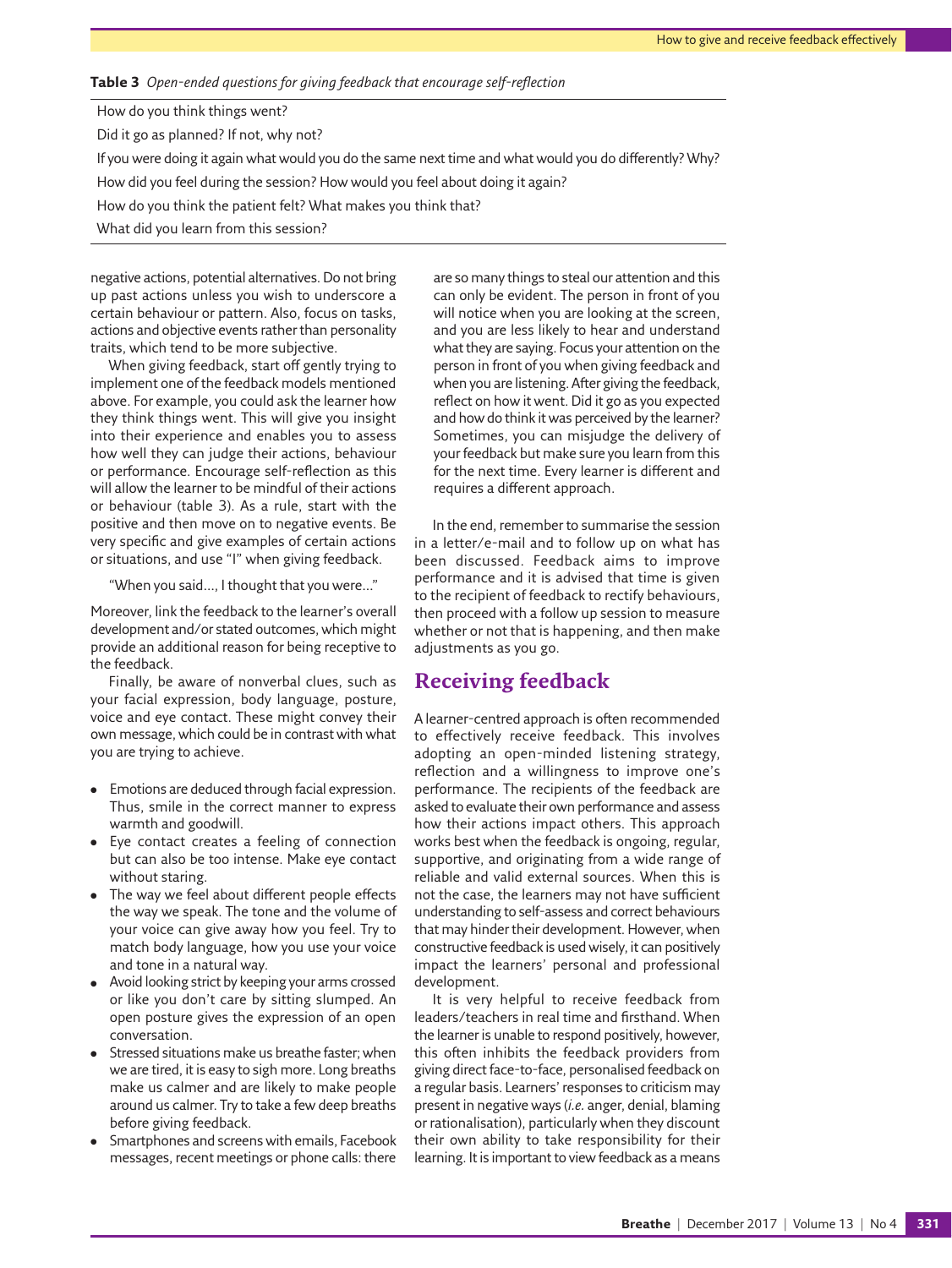#### <span id="page-5-0"></span>**Table 4** *Tips for receiving feedback*

Be a good listener

When in doubt, ask for clarification

Embrace the feedback session as a learning opportunity

Remember to pause and think before responding

Avoid jumping to conclusions, and show that you are invested in the learning process and keen to improve

Think positively and be open to helpful hints

Learn from your mistakes and be motivated

Be a good sport and show appreciation

Be proactive

to reflect on strengths and weaknesses, and build on previously learned competencies. The result will be increased confidence and independence, while facilitating a stronger rapport with colleagues, other medical staff and patients.

In order for feedback to be effective, it has to be received well. How a recipient interprets and reacts to feedback is very important to the outcome of the teacher–learner relationship and future learning opportunities. Differing interpretations or uptakes of feedback may be based on a number of factors that include: personality, fear, confidence, context and individual reasoning processes. It is essential to develop an open dialogue between the person giving feedback and the recipient. Differences of opinion should be handled in a professional manner. Both parties should be comfortable, and able to focus on actively listening, engaging, reflecting and developing action points for future development. Effective communication is key to a successful feedback interaction.

[Table 4](#page-5-0) presents tips to the learner on receiving constructive feedback.

#### **Be a good listener**

First, truly listen to what the feedback provider is saying, instead of immediately preparing a response, defence or attack. The feedback provider will feel more comfortable giving feedback if you are approachable and welcoming.

#### **When in doubt, ask for clarification**

If you did not hear it clearly the first time, politely ask for it to be repeated, then restate it in your own words. This will help you understand more about yourself and how others interpret your actions.

#### **Embrace the feedback session as a learning opportunity**

Assume that the feedback is constructive until proven otherwise, then consider and use those elements that are truly constructive. Thinking about your own actions in the context of the feedback provider's comments is beneficial to making appropriate changes.

#### **Remember to pause and think before responding**

Your aim is to have a professional conversation that benefits you. Focus on understanding the feedback first, not on your immediate innate reaction. Reflection, and particularly self-reflection, is essential to feedback acceptance.

#### **Avoid jumping to conclusions, and show that you are invested in the learning process and keen to improve**

Ask for clarification and examples if statements are general, unclear or unsupported. It is important to validate the feedback by inviting details and specifics about the criticism. Assuming the feedback provider's comments as reality, in the context of their perceptions and impressions, defuses your own negative feelings in the face of criticism.

#### **Think positively and be open to helpful hints**

You will get more out of the feedback session if you accept the comments positively (for consideration) rather than dismissively (for self-protection). You may disagree with the criticism if the facts are incorrect but this should be done in a graceful manner.

#### **Learn from your mistakes and be motivated**

Ask for suggestions of ways you might modify or change your behaviour. Do not be afraid to ask for advice on what and how to do differently. Seek to meet expectations and promptly address the undesired behaviours.

#### **Be a good sport and show appreciation**

Be respectful throughout the discussion and thank the person giving feedback. Being polite and appreciative will encourage future feedback.

#### **Be proactive**

Try out some of the suggestions, and make careful notes regarding any improvements and changes in behaviour. Following-up with the feedback provider enables the receiver to share how the feedback was helpful.